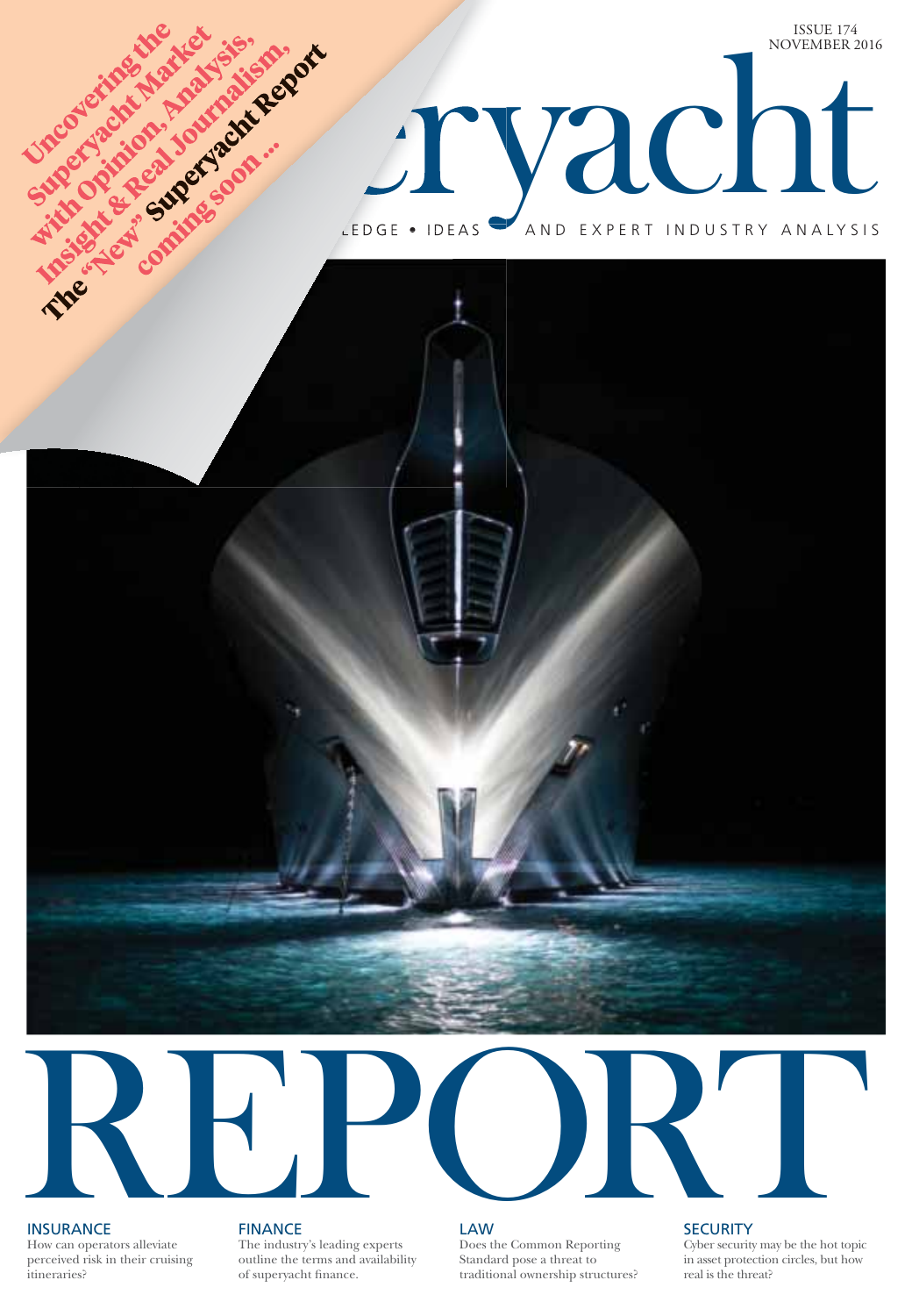

## Are we learning anything?

**Dickon Buckland**, a principal research engineer at The Wolfson Unit, revisits the concept of motoryacht hull design, a topic he first explored in Issue 114, and questions whether hull design evolution over the last 40 years is making headway in reducing fuel consumption.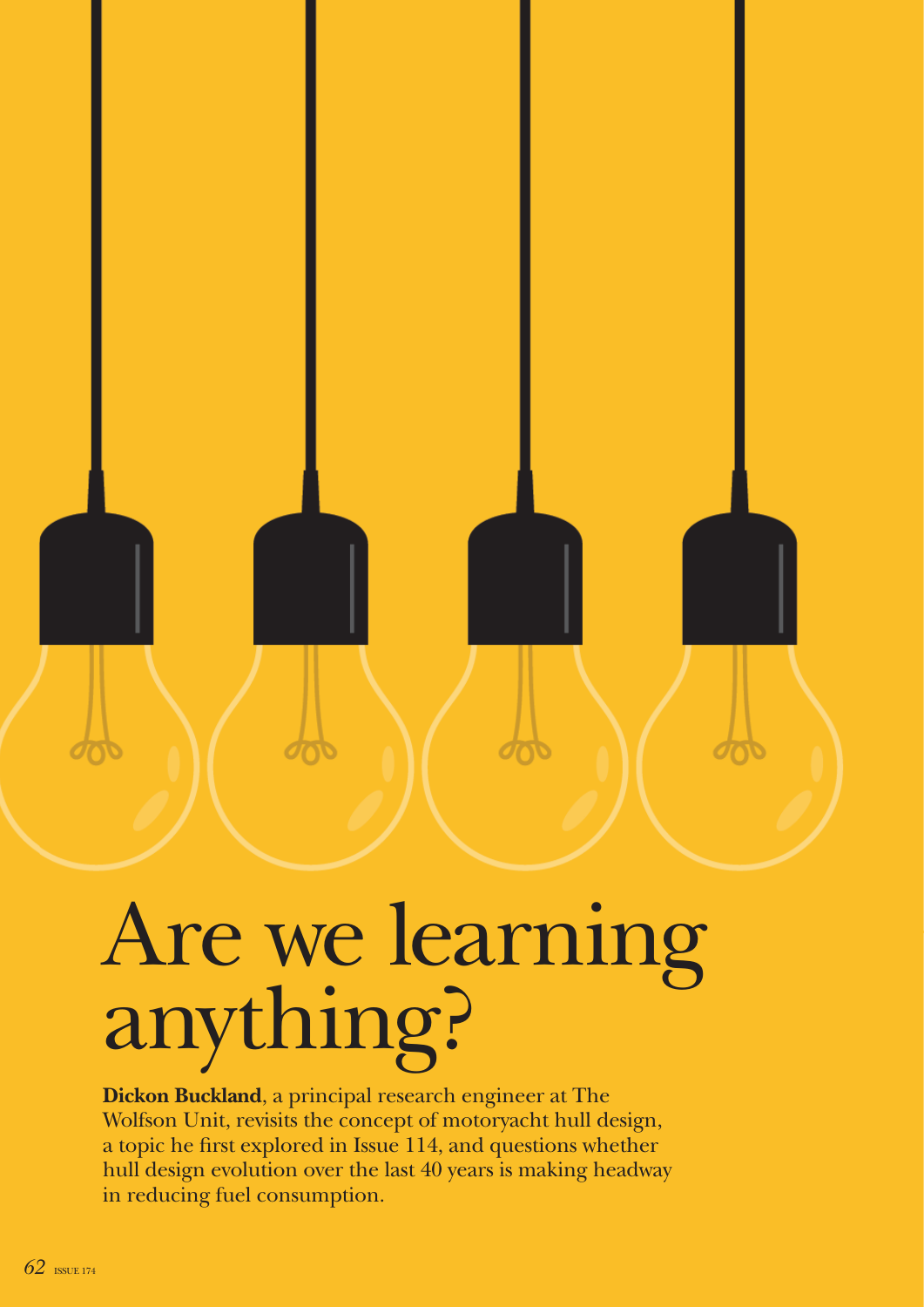In recent years motoryacht<br>designers have been very keen n recent years motoryacht to offer designs that boast superior fuel consumption efficiency while underway. Since joining the Wolfson Unit as a consultant engineer in 2001, I have specialised in the model testing and performance prediction of high-performance motoryachts. When I say 'high performance', I don't mean just high speed; I'm also including efficiency or, more simply, the amount of fuel the boat needs to move forward at a steady speed.

The Superyacht REPORT

> they will probably tell you that 'it depends' – mainly on length, speed and displacement, with beam, draught and deadrise (for a planing-hull form) listed as secondary influences. At present, it's very difficult for owners to compare the hull efficiency of two alternative designs on what may be regarded as a 'fair basis'. Generally, comparisons of hull efficiency tend to be made on different yachts within a length range but this approach is too simplistic.

To illustrate the point, if we

The boat that uses less fuel is more efficient, but any difference in waterline length will give the hull with the longer waterline an advantage as length pays when it comes to reducing fuel consumption at displacement speeds.

There have undoubtedly been efficiency gains in the drivetrain, the engine, and shafting and propeller design, but what about the hull itself? I've been looking back through the Wolfson archives at the motoryachts we've towing-tank tested since 1970 to see if I can find evidence of improving efficiency. The Unit has towing-tank tested more than 420 hulls since then, with waterline lengths varying between 25m and 90m-plus from designers all over the world. Therefore, the data set should be reasonably representative of the evolution of motoryacht design.

There is one fundamental problem when it comes to measuring the efficiency of a hull shape: what assessment criteria can be applied? If you ask naval architects what affects the hull-powering requirements,

compare two displacement motoryachts of similar, but not identical, waterline lengths, both with identical displacements and travelling at the same speed, if one burns less fuel than the other (all things being equal in the drivetrain department) then it's more efficient, right? Well, yes and no. Strictly speaking, the boat that uses less fuel is more efficient, but the difference in waterline length will give the hull with the longer waterline an advantage as length pays when it comes to reducing fuel consumption at displacement speeds.

Bearing all this in mind, the aim should be to produce comparative criteria by which these variables (length, displacement and speed) are taken into account and this will, in turn, allow a fair comparison of two differing designs.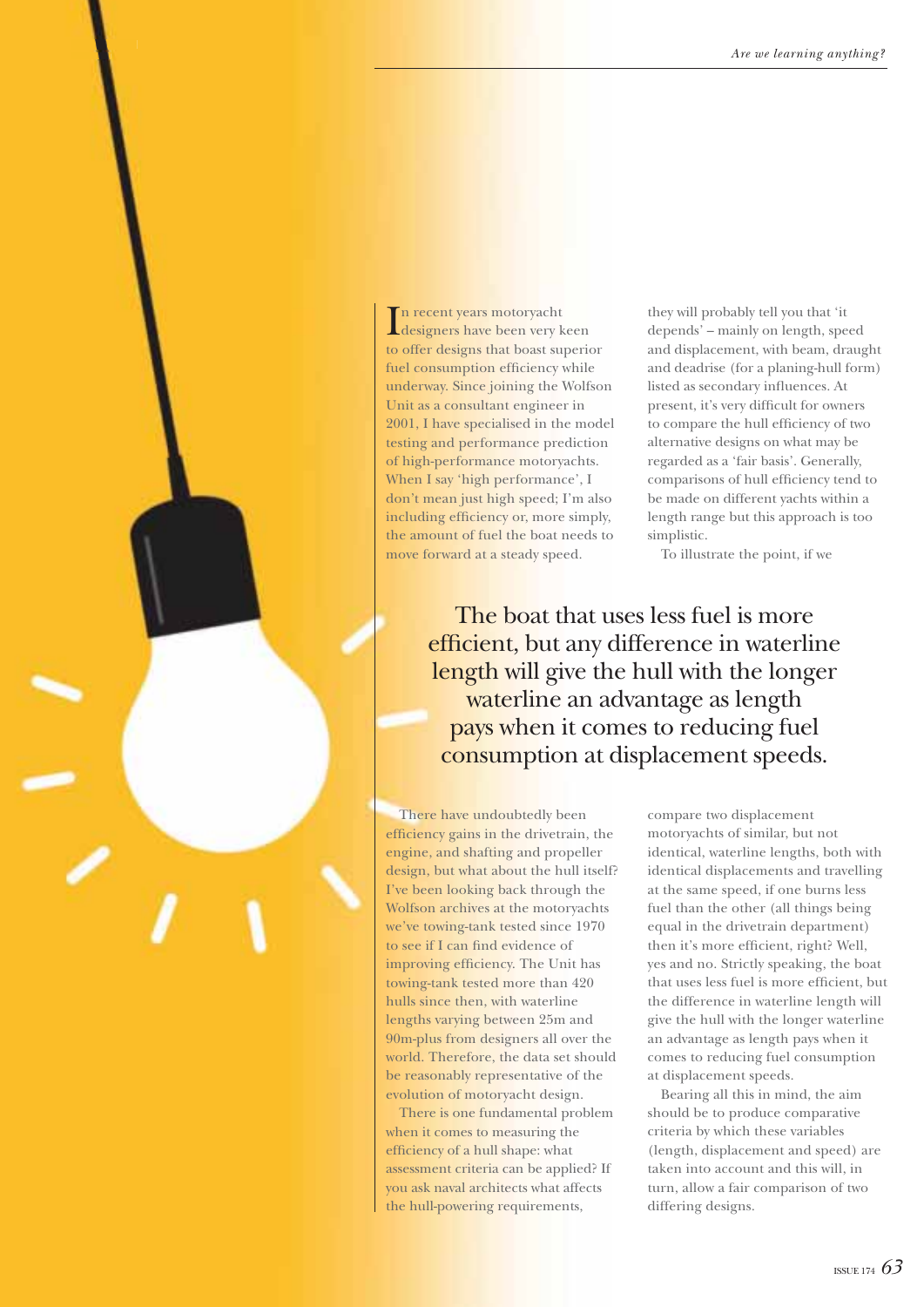In the 1990s the Wolfson Unit developed a comparison criteria that uses the effective power, waterline length, speed and displacement in the derivation of a performance number that the Wolfson Unit calls C Factor. This allows comparison of the powering efficiency of any two hull shapes at a given Froude number (Fr) which is proportional to the ratio of speed/ waterline length. The higher the C Factor, the more efficient the hull is. It is most helpful to think of Froude number as the mode the yacht is travelling in. At Fr of less than 0.2, the hull drag will be dominated by frictional drag with relatively little wave drag. A Fr of 0.5 is when wave drag is at its maximum and is commonly referred to as 'hull speed'. Frs in the range 0.5 to 0.9 represent the semi-displacement mode where the hull is climbing over its own bow wave, and greater than 1.0 indicates that the yacht is in planing mode where a significant proportion of the hull mass is supported by dynamic lift rather than just hydrostatic buoyancy.

## Figure 1



The choice of hull form comes down to whether the designer wants the vessel to be efficient at high or low speeds as this is where the difference in powering efficiency is most significant.

immediately obvious that, at low Frs, the displacement hull forms are very efficient, with the planing forms taking the lead at the higher Frs. We rarely test displacement hull forms at high Frs for obvious reasons, hence the lack of data for round-bilge motor yachts at this end of the scale, although the performance separation between the

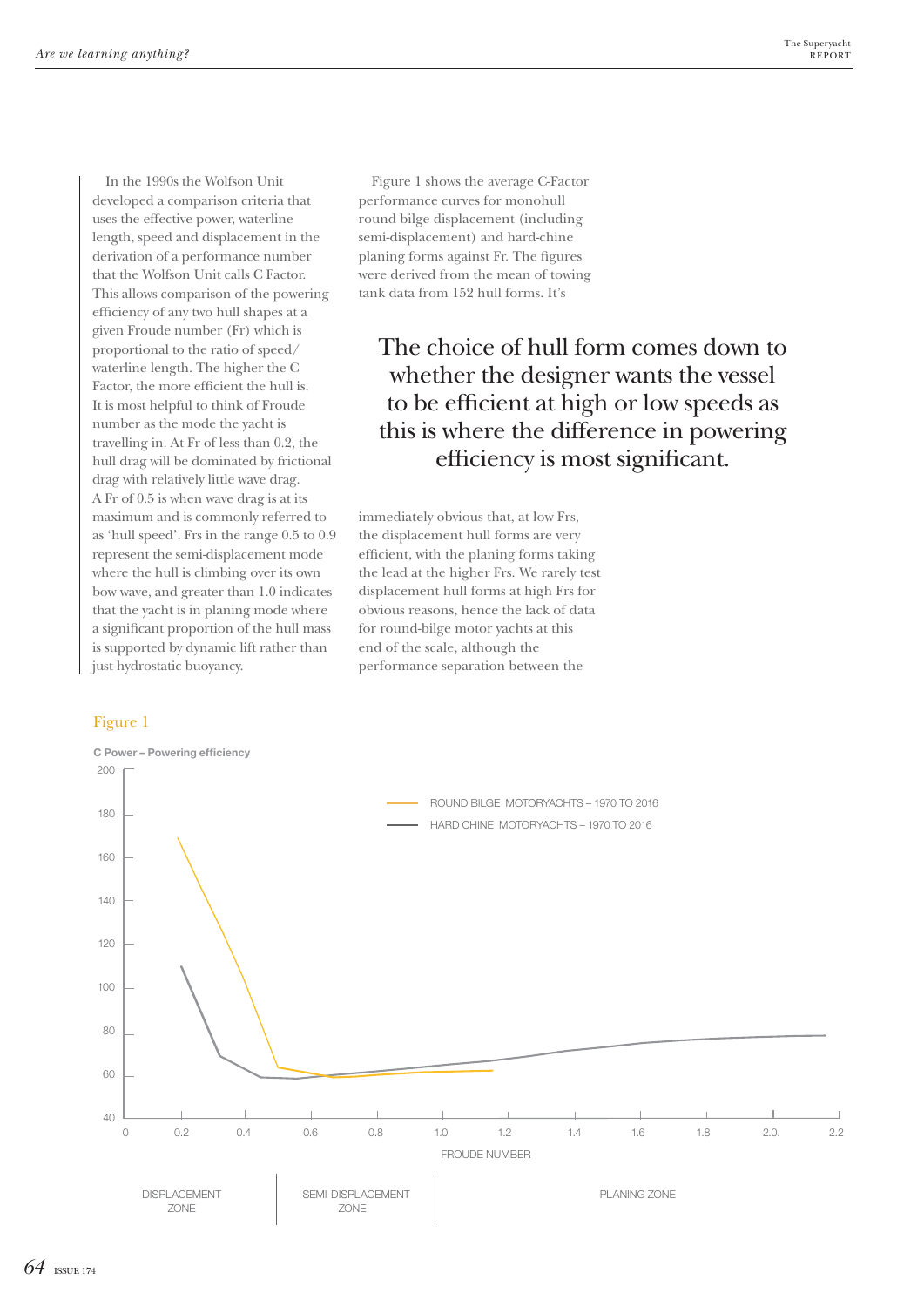## Figure 2



two types is expected to increase with increasing Fr. The powering efficiencies are very similar in the semi-displacement zone, so the choice of hull form comes down to whether the designer wants the vessel to be efficient at high or low speeds as this is where the difference in powering efficiency is most significant. The absolute advantage of displacement hull forms at Frs under 0.5 is clearly displayed in Figure 1. The reasons for the differences in efficiency between the two hull types are complex and far reaching, and are well outside the scope of this article. If you'd like to know more, read *Principles of Naval Architecture* – the essential reference book for naval architects! The benefit of the C-Factor approach is that it does make a very complex subject more digestible.

Generally speaking, there has been more evolution in displacement and semi-displacement hull design than hard chine over the past few decades. Planing-hull forms are essentially an approximation to a flat plate with warp/deadrise and relatively straight waterlines/buttocks, and, therefore, the

The smaller 20-30m motoryachts are at a disadvantage compared to the longer superyachts as their L/B ratios can be much higher, and this also contributes to the differences in efficiency shown in the graph above.

scope for redistribution of buoyancy by changing the hull-surface curvature is relatively restricted. Bearing this in mind, and the fact that displacement hull forms represent a larger proportion of the large superyacht market, I've decided to focus on looking for design evolution in displacement and semidisplacement forms by plotting average C Factor against time – with the results displayed in Figure 2. Generally, the difference between the two hull types is that a displacement hull has round bilge sections and a semi-displacement has a more pronounced knuckle in the turn of bilge and a relatively flat underside in the afterbody sections.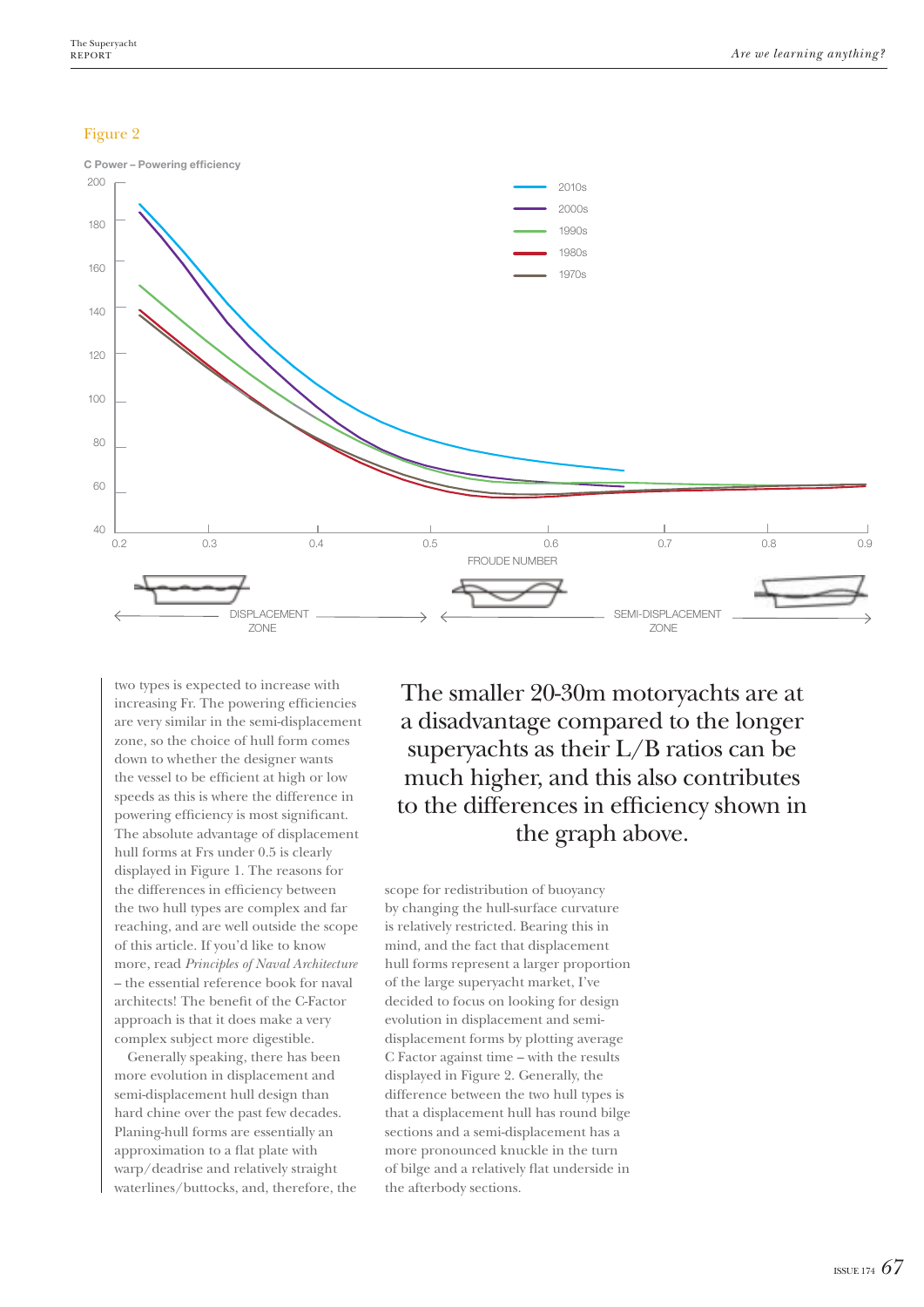The plot shows that average powering efficiency has improved with time since the 1980s, with the largest gains made in the displacement zone. Between the 1970s and mid-1990s, large motor yachts were typically 20m to 30m on the waterline as the era of the superyacht was in its infancy. As speed is seductive, owners typically wanted to achieve speeds of around 35 knots or more (Fr 1.11) and cruise at around 12 knots (Fr 0.38), where the boats were more fuel efficient. The knock-on effect of this was that in order to achieve 35 knots, the hull drag needed to be minimised at this end of the speed range and the natural choice was generally a hard chine planing form. This had a negative impact on efficiency in the displacement zone where a rounder bilge form would have been better. However, fuel was relatively cheap at that time and the fact that the yacht was using more fuel at cruising speed than was necessary was not a primary concern.

Then came the Millennium and the global boom that saw the growth of the superyacht industry, and with it yachts have become ever longer

until the present day where waterline lengths of around 70m are not unusual, with a number of yachts exceeding 100m. During this period, with fuel prices rising and an increasing awareness of environmental considerations, the majority of owners were happy with top speeds of around 26 knots (Fr 0.3) and cruising speeds of around 18 knots (Fr 0.4), where absolute powering efficiency is significantly improved. As boats were then operating solely in the displacement zone, designers initially put some effort into minimising drag by controlling the afterbody rocker angle to reduce transom separation in the low Fr zone, which can be seen in Figure 2. Then the design community started more commonly to adopt bulbous bows, previously

It's now typical for us to conduct a CFD study on a series of candidate designs with the one that shows most promise being taken on to tank testing for the most accurate prediction of absolute performance.